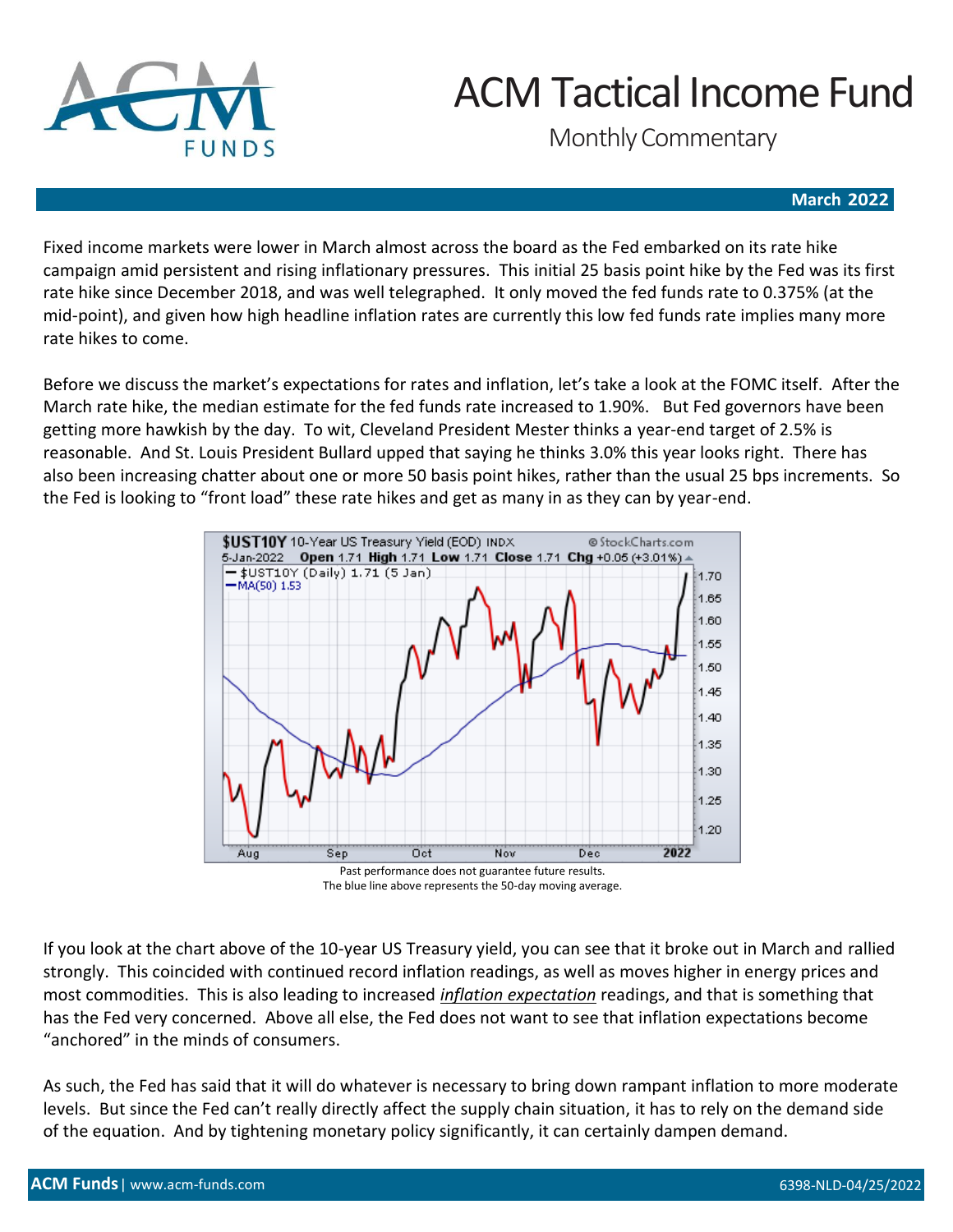

Monthly Commentary

### **March 2022**

Under these sets of circumstances, we would expect the fixed income markets to experience continued headwinds. It's not just the ratcheting up of the fed funds rate, or the inflationary pressures weighing on the market – there is also the "monetary cliff" that the economy is set to endure as the Fed shifts from QE to QT and starts to dramatically reduce its bloated balance sheet.

We will continue to touch upon all these issues in future missives, as markets never move in a straight line, but this year should have lots of twists and turns to pay attention to.

The **ACM Tactical Income Fund** (TINIX) held up well in March, as we continue to focus on playing defense in a difficult market. The Fund returned -0.22% in March, while the Barclays AGG returned -2.78%. That helped widen the spread over which the Fund is outpacing the AGG to more than +300 bps.

The Fund continues to hold a record cash balance, which keeps us in a defensive position. Should the trends change, and more areas of the income markets start to trend higher, we will look to invest that cash and recoup some or all of the early declines we have seen thus far in 2022.

We want to thank all of you for your continued support.

*Sincerely,*

*Jordan L. Kahn, CFA Chief Investment Officer*

**Sources:** *Standard & Poor's, Stockcharts.com, Briefing.com*

**Investors should carefully consider the investment objectives, risks, charges and expenses of the ACM Tactical Income Fund. This and other important information about the Fund is contained in the prospectus, which can be obtained by calling 844-798-3833. The prospectus should be read carefully before investing. The ACM Tactical Income Fund is distributed by Northern Lights Distributors, LLC, [member."http://www.finra.or](http://www.finra.org/)g/" FINRA. ["http://www.sipc](http://www.sipc.org/).[org/"](http://www.sipc.org/) SIPC. Northern Lights Distributors, LLC and Ascendant Capital Management, LLC are not affiliated.**

Investors are not able to invest directly in the indices referenced and unmanaged index returns do not reflect any fees, expenses, or sales charges. For current performance information, please visit our performance page: http://acmfunds.com/tactical-income-performance/

There is no guarantee that any investment strategy will achieve its objectives, generate profits or avoid losses.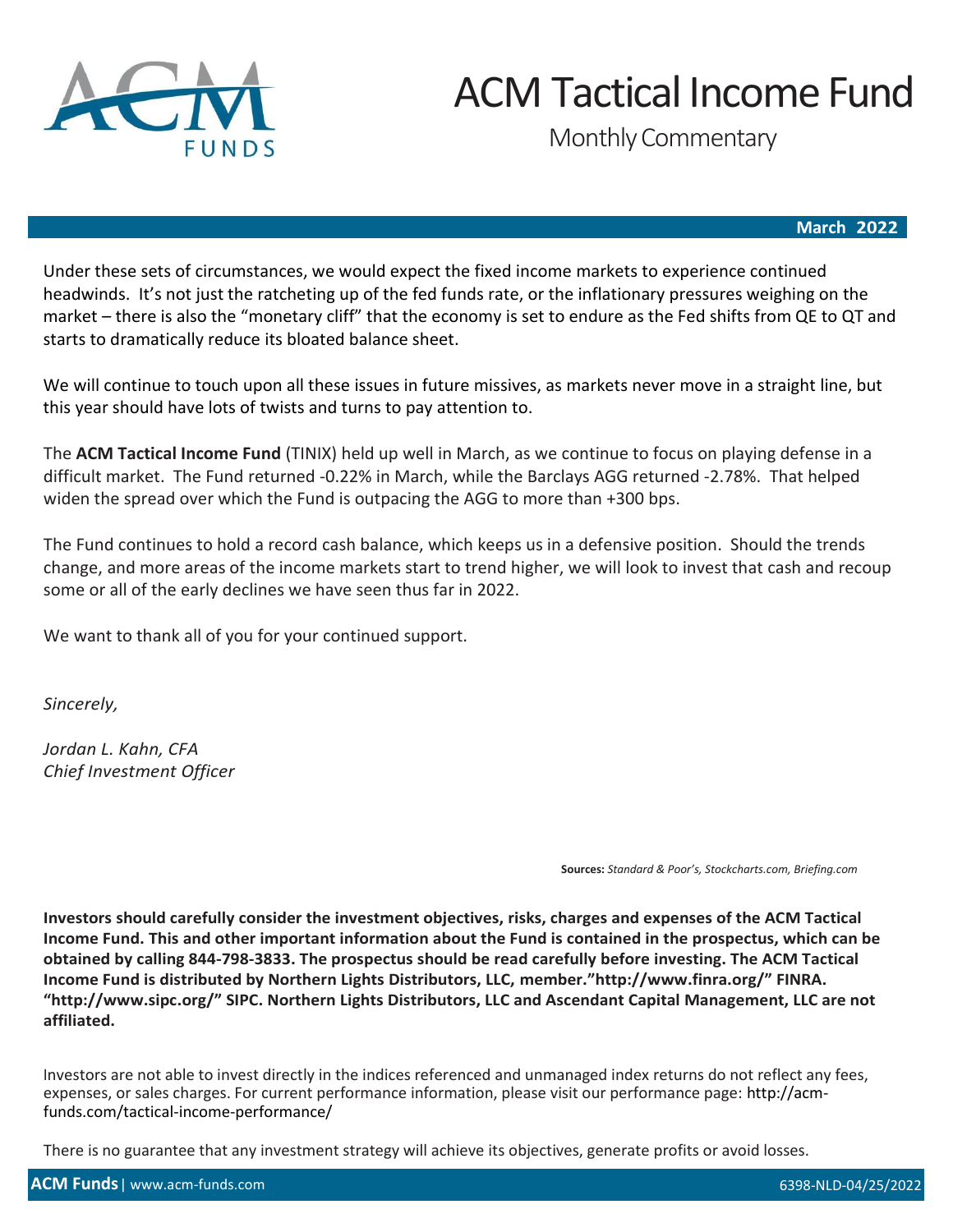

Monthly Commentary

ETF's are subject to specific risks, depending on the nature of the underlying strategy of the fund. These risks could include liquidity risk, sector risk, as well as risks associated with fixed income securities, real estate investments, and commodities, to name a few. Investments in foreign securities could subject the Fund to greater risks including, currency fluctuation, economic conditions, and different governmental and accounting standards.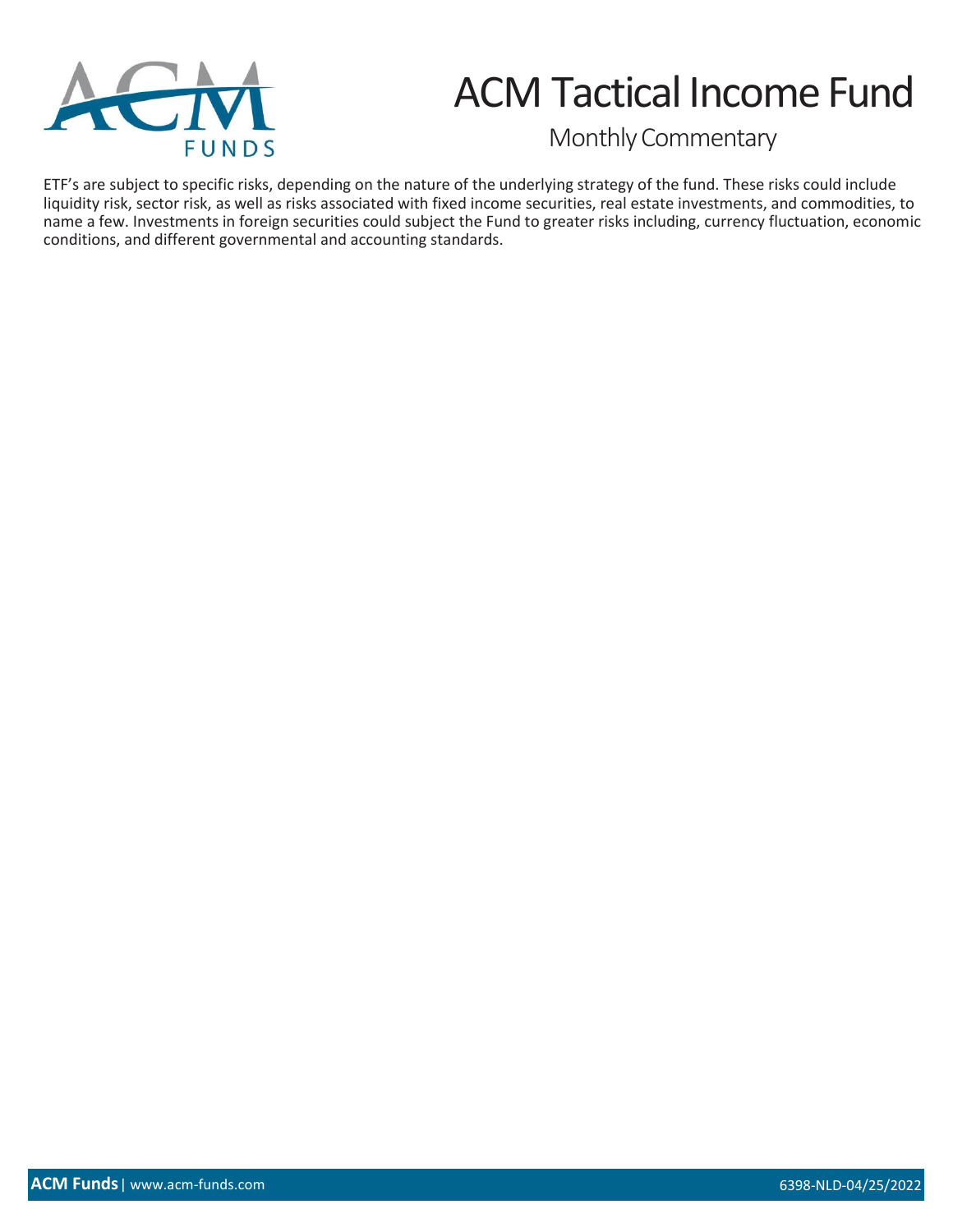**TINIX | March 2022 Fact Sheet**

### **Portfolio Management**



*Chief Investment Officer*  Mr. Kahn nearly 30 years of experience in the investment

**Jordan L. Kahn, CFA**

industry serving as a senior portfolio manager, equity research analyst, and investment consultant. Mr. Kahn received his Master's of Science in Financial Markets and Trading from the Stuart School of Business at the Illinois Institute of Technology.

| <b>Fund Profile</b>   |                                         | As of 3/31/2022        |  |  |  |
|-----------------------|-----------------------------------------|------------------------|--|--|--|
| <b>Inception Date</b> |                                         | 12/31/2018             |  |  |  |
| <b>Style</b>          |                                         | <b>Tactical Income</b> |  |  |  |
|                       | <b>Benchmark</b> Bloomberg US Aggregate |                        |  |  |  |

| <b>Risk Metrics</b>       | As of $3/31/22$ |
|---------------------------|-----------------|
| <b>Beta</b>               | 0.53            |
| <b>Standard Deviation</b> | 4.71            |
|                           |                 |

## **Fund Overview**

The ACM Tactical Income Fund is designed as a core investment for investors seeking income generation, while also focusing on capital preservation. The fund employs a tactical strategy which aims to capture attractive income opportunities and mitigate downside risk when markets experience downturns.

We strive to help our investors participate in the gains available from financial markets, while mitigating the downside risk

## **Performance\_\_\_\_\_\_\_\_\_\_\_\_ \_ \_** *As of 3/31/2022*

|                       | $1-$ mth | 3-mth    | YTD      | $1-Yr^*$ | $3-Yr^*$ | Since Inception* |
|-----------------------|----------|----------|----------|----------|----------|------------------|
| <b>TINIX</b>          | $-0.22%$ | $-2.84%$ | $-2.84%$ | $-3.38%$ | 2.47%    | 2.80%            |
| Bloomberg US Agg Bond | $-2.78%$ | $-5.93%$ | $-5.93%$ | $-4.15%$ | 1.69%    | 2.47%            |
| Morningstar NT Bond   | $-0.72%$ | $-2.49%$ | $-2.49%$ | $-4.27%$ | 1.62%    | 1.62%            |

*\*As of 3/31/22*

**Class I**

*Investments in mutual funds involve risks. Performance is historic and does not guarantee future results. Investment principal value will fluctuate with changing market conditions so that when redeemed, shares may be worth more or less than their original cost. Current performance may be lower or higher than the performance data quoted. To obtain the most recent month end performance information or the Fund's prospectus please call the fund at 1- 844-798-3833. You can also obtain a prospectus at www.ACM-funds.com.* 

*The fund's maximum sales charges for Class "A" shares is 5.75%. Actual Total Annual Fund Operating Expenses are 2.36% for Class A and 2.11% for Class I shares. The adviser has contractually agreed to reduce its fees and reimburse expenses of the Fund, at least until April 30, 2022, to ensure that the net annual fund operating expenses will not exceed 2.07% for Class A shares and 1.82% for Class I shares, subject to possible recoupment from the Fund in future years.*

*Please review the fund's prospectus for more information regarding the fund's fees and expenses. For performance information current to the most recent month-end, please call tollfree 1-844-798-3833.*



There is no assurance that the Fund will achieve its investment objectives.